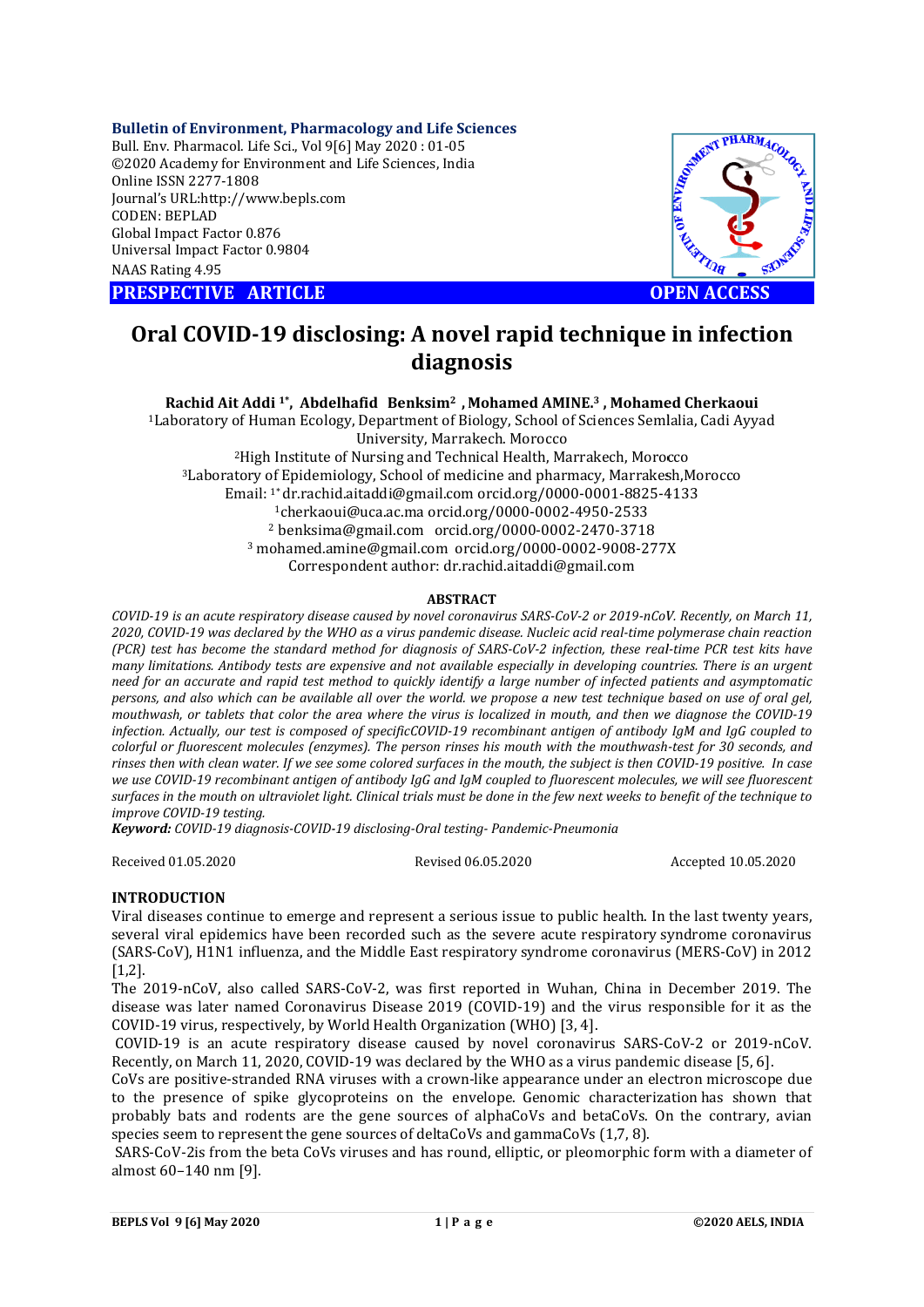It is sensitive to ultraviolet rays and heat, and may be inactivated by lipid solvents as including ether, ethanol, chlorine-containing disinfectant, peroxyacetic acid and chloroform [1].

As with other respiratory pathogens, including flu and rhinovirus, the transmission is believed to occur through respiratory droplets from coughing and sneezing or by being carried to oral or nasal mucosa by hands from the virus-infested surfaces. It appears that all COVID-19 patients – asymptomatic, mild or severe have a massive throat/mucus titre of virus, shedding it in the surroundings. Aerosol transmission is also possible in case of protracted exposure to elevated aerosol concentrations in closed spaces. Analysis of data related to the spread of SARS-CoV-2 in China seems to indicate that close contact between individuals is necessary. The spread, in fact, is primarily limited to family members, healthcare professionals, and other close contacts [10].

Within 5 to 9 days, the person has prodrome of illness and may vehicle infection to others [11].

Also. asymptomatic transmission has been documented, and the viral load is not significantly different between symptomatic and asymptomatic people, therefore the infectiousness may be the same in asymptomatic cases [10,12].

Once inside the airways, the S protein on the viral surface recognizes and adheres to the receptor protein ACE2 and the virus attack cells carrying ACE2 lining the airways. It can infect the upper and affected airways and with dying cells that break down and fill the airways, the virus is carried deeper into the lung [13].

An expression significantly elevated ACE2 is in alveolar type II cells (AT2) of lung, epithelial cells of the esophagus, absorbent enterocytes of the ileum and colon, gall bladder and bile duct cells, myocardial cells, cells of the renal proximal tubules and the urothelial cells of the bladder. Apart from that, ACE2 is also present on the oral mucosa and highly enriched epithelial in cells of the tongue, which is a potentially high risk of this pathway for infectious sensitivity 2019-Ncov. Thus, the expression of ACE2 is higher in the oral mucosa and the tongue than in the oral and gingival tissues. In addition, saliva, urine, stool and rectal swabs showed integrated virus in 19 patients-Covid-19 [14,15].

The WHO recommends collecting specimens from both the upper respiratory tract (nasopharyngeal and oropharyngeal samples) and lower respiratory tract such as expectorated sputum, endotracheal aspirate, or Broncho-alveolar lavage for a diagnostic test. The samples are needed to be stored at 4\*C. The amplification of the genetic material extracted from the sample is done through a reverse polymerase chain reaction (RT-PCR) [16]. If the test result is positive, it is recommended to repeat the test for verification. In patients with a confirmed diagnosis of COVID-19, laboratory evaluation should be repeated at intervals to assess viral clearance before discharge from observation. In a positive case, lymphopenia and elevated liver enzymes, LDH, muscle enzymes and C-reactive are negative prognostic factors [17].

Also, antibody tests are mainly used to determine if a person has ever had covid-19. IgM and IgG can begin to become detectable after 4 to 5 days. Furthermore, 70% of symptomatic patients on days 8-14 have positive IgM antibodies vs 90% of the total positive antibody tests in 11-24 days. In addition, with unknown antibody response duration and after several weeks, IgG reactivity can reach more than 98% [16,18-20].

COVID-19 can also be diagnosed using salivary diagnostic platforms (21). Saliva samples could be taken from persons with symptomatic oropharyngeal secretions (22, 23). By avoiding close contact between healthcare professionals and infected persons to collect nasopharyngeal or oropharyngeal samples, the possibility of self-saliva collection can greatly minimize the risk of transmission of COVID-19

Besides, the nasopharyngeal and oropharyngeal collections are very uncomfortable and may causes hemorrhage especially in infected patients with thrombocytopenia [24].

## **MATERIAL AND METHODS**

A disclosing virus test may be the rapidest and most practical way to test COVID-19.

In fact, we propose a new test technique based on use of oral gel, mouthwash, or tablets that color the area where the virus is localized in mouth, and then we diagnose the COVID-19 infection.

## **RESULTS**

Actually, our test is composed of specificCOVID-19 recombinant antigen of antibody IgM and IgG coupled to colorful or fluorescent enzymes (Figure 2). The colorful enzymes that we use are alkaline phosphatase and horseradish peroxidase.

The person rinses his mouth with the mouthwash-test for 30 seconds, and rinses then with clean water. If we see some colored surfaces in the mouth, the subject is then COVID-19 positive. In case we use COVID-19 recombinant antigen of antibody IgG and IgM coupled to fluorescent enzymes, we will see fluorescent surfaces in the mouth on ultraviolet light.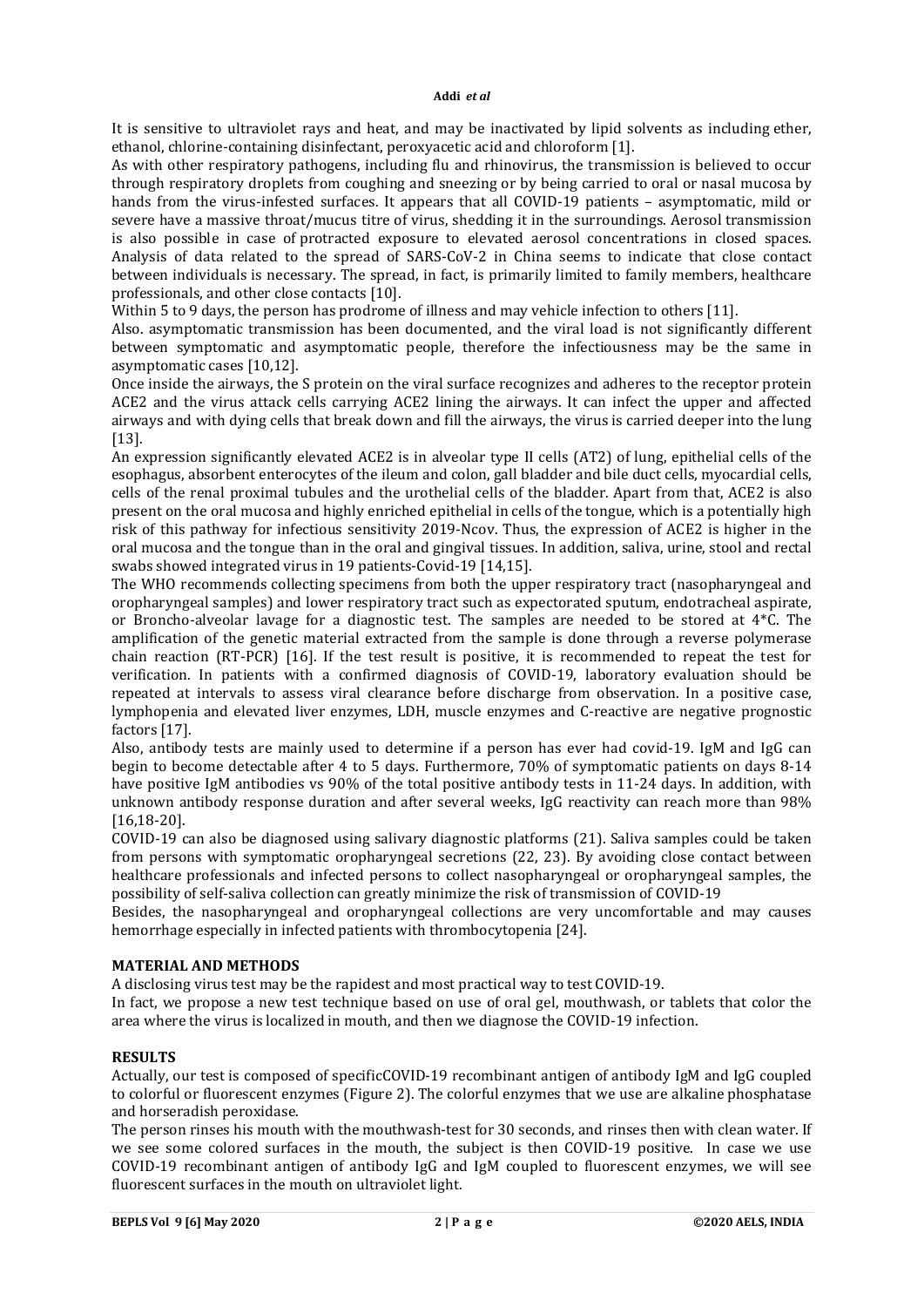#### **Addi** *et al*

This disclosing test is very promising, because of its rapidity, low cost, prevent any contact with health workers, and also it will be more available than the other tests. This disclosing test is very promising, because of its rapidity, low cost, prevent any contact with health<br>workers, and also it will be more available than the other tests.<br>Clinical tries must be done in the few next weeks

## **DISCUSSION**

This disclosing test is very promising, because of its rapidity, low cost, prevent any contact with health workers, and also it will be more available than the other tests.



#### **Figure 1: SARS-Cov 2 Structure (9)**

1. The glycosylated Spike protein (S) is a large component making the distinct spikes on the surface of the virus. It utilize terminal signal sequence to gain access to the endoplasmic reticulum and mediates the attachment to host angiotensin-converting enzyme II (ACE2) receptors. The S protein is cleaved by a host cell furin-like protease into two separate polypeptides S1 and S2. enzyme II (ACE2) receptors. The S protein is cleaved by a host cell furin-like protease into two separate polypeptides S1 and S2.<br>2. The RNA genome of the virus is bound by the phosphorylated nucleocapsid protein (N) in a

entering the host cells, the N protein potentially tethers the viral genome to replicase-transcriptase complex (RTC), and helps in packaging the encapsulated genome into viral particles. the viral genome to replicase-transcriptase complex (RTC), and helps in s.<br>s.<br>es in the virus and is appears to be a transmembrane protein with ion channel<br>of the new virions. It is related to the disease pathogenesis and

3. The Envelope protein (E) is found in small quantities in the virus and is appears to be a transmembrane protein with ion channel activity. The protein facilitates assembly and release of the new virions. It is related to the disease pathogenesis and important for the disease progression.

4. The Membrane protein (M) is the most abundant structural component of the virus. It exists as a dimer and enables to maintain membrane curvature on one end and bound to nucleocapsid proteins on the other. 4. The Membrane protein (M) is the most abundant structural component of the virus. It exists as a dimer and enables to maintain membrane curvature on one end and bound to nucleocapsid proteins on the other.<br>5. The Hemaggl

facilitating and enhancing S protein-mediated cell entry and virus spread through the mucosa [9].



Figure 2: The principle of COVID-19 oral disclosing test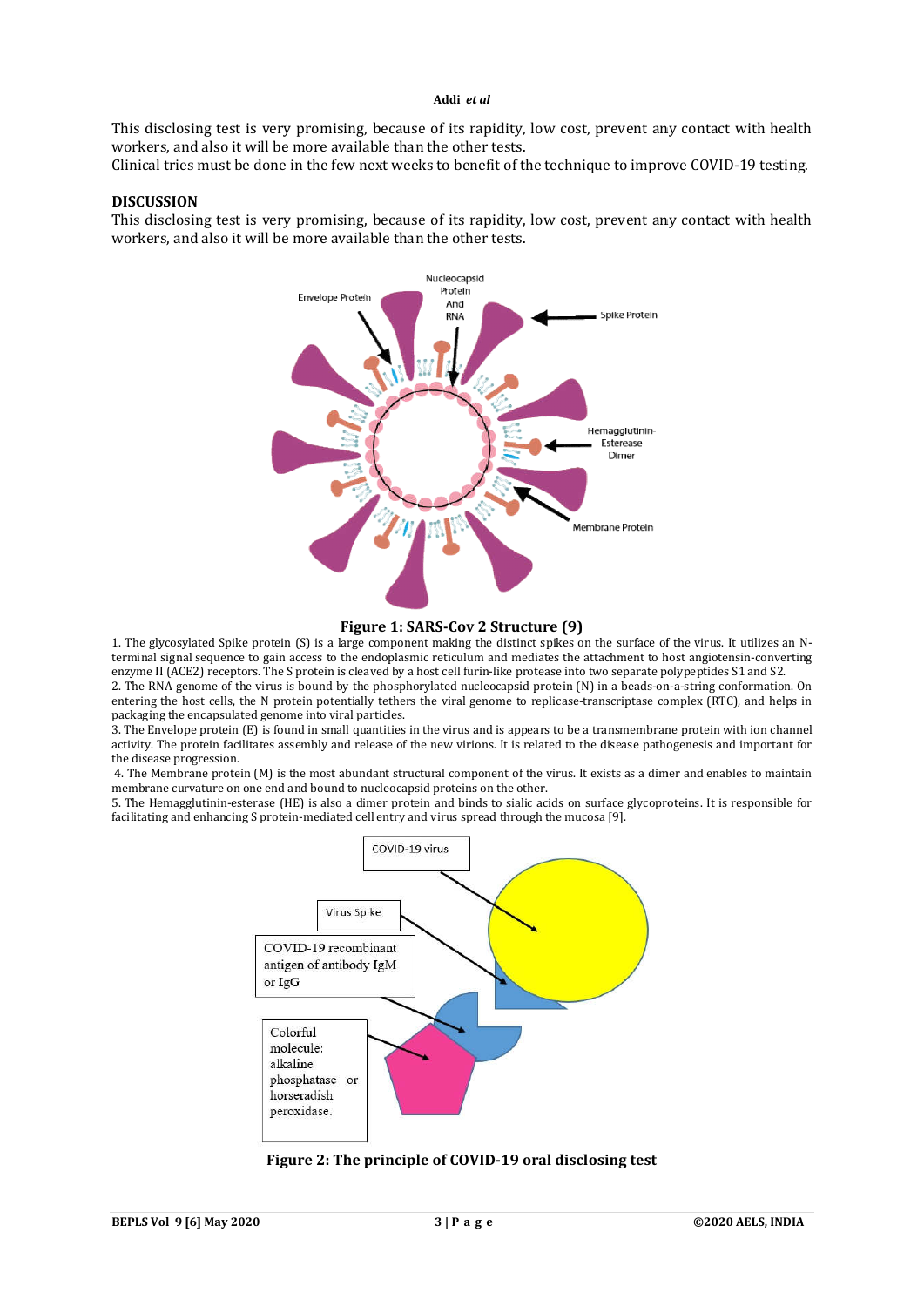**Addi** *et al*

## **CONCLUSION**

Clinical tries must be done in the few next weeks to benefit of the technique to improve COVID-19 testing.

## **COMPETING INTERESTS**

The authors declare no competing interest.

## **AUTHORS' CONTRIBUTIONS**

Specify the contribution to the work and write-up of the manuscript for each person listed as author

#### **ACKNOWLEDGEMENTS**

The authors want to acknowledge the Editorial office of the journal and all the anonymous reviewers.

#### **REFERENCES**

- 1. Features, Evaluation and Treatment Coronavirus (COVID-19).(2020). StatPearls Publishing; https://www. ncbi.nlm.nih.gov/books/NBK554776/figure/article-52171.image.f3
- 2. Li R, Pei S, Chen B, Song Y, Zhang T, Yang W, Shaman J. (2020). Substantial undocumented infection facilitates the rapid dissemination of novel coronavirus (SARS-CoV2). Science . https://doi.org/10.1126/science.abb3221 PMid: 32179701
- 3. AitAddi R, Benksim A, Amine M, Cherkaoui M. (2020). COVID-19 Outbreak and Perspective in Morocco. Electron J Gen Med ;17(4):em204. https://doi.org/10.29333/ejgm/7857
- 4. Gao Y, Li T, Han M, et al. (2020). Diagnostic utility of clinical laboratory data determinations for patients with the severe COVID-19. J Med Virol. 1–6. https://doi.org/10.1002/jmv.25770
- 5. Bai Y, Yao L, Wei T, et al. (2020). Presumed Asymptomatic Carrier Transmission of COVID-19. JAMA. Published online February 21.
- 6. Kruse RL. (2020). Therapeutic strategies in an outbreak scenario to treat the novel coronavirus originating in Wuhan,China [version 2; peer review: 2 approved] F1000Research 2020, 9:72 (https://doi.org/10.12688/ f1000research.22211.2
- 7. Li Q, Guan X, Wu P, et al. (2020). Early Transmission Dynamics in Wuhan, China, of Novel Coronavirus-Infected Pneumonia. N Engl J Med. https://doi.org/10.1056/NEJMoa2001 316
- 8. Fehr AR, Perlman S. (2015). Coronaviruses: an overview of their replication and pathogenesis. Methods Mol Biol. ;1282:1–23. https://doi.org/10.1007/978-1-4939-2438-7\_1
- 9. MacIntyre, C.R.,(2020). Global spread of COVID-19 and pandemic potential. *Global Biosecurity*, 1(3), p.None. DOI: http://doi.org/10.31646/gbio.55
- 10. Wang D, Hu B, Hu C, Zhu F, Liu X, Zhang J, et al. Clinical Characteristics of 138 Hospitalized Patients with 2019 Novel Coronavirus–Infected Pneumonia in Wuhan, China. JAMA. 2020
- 11. Bai YY, Lingsheng;Wei, Tao; Tian, Fei; Jin, Dong- Yan; Chen,Lijuan; Wang, Meiyun. (2020). Presumed Asymptomatic Carrier Transmission of COVID-19. JAMA. Published online February 21, 2020. doi :10.1001/jama.2020.2565.
- 12. Zou L, Ruan F, Huang M, Liang L, Huang H, Hong Z, et al. (2020). SARS-CoV-2 Viral Load in Upper Respiratory Specimens of Infected Patients. New England Journal of Medicine.
- 13. Chiusano ML. (2003). The modeling of COVID19 pathways sheds light on mechanisms, opportunities and on controversial interpretations of medical treatments. v2. https://arxiv.org/ftp/arxiv/papers/.11614.pdf
- 14. Zhang, H. et al. (2020). The digestive system is a potential route of 2019-nCov infection: a bioinformatics analysis based on single-cell transcriptomes. Preprint at https:// www.biorxiv.org/content /10.1101/ 2020.01. 30.927806v1.
- 15. Zou, X. et al. (2020). The single-cell RNA-seq data analysis on the receptor ACE2 expression reveals the potential risk of different human organs vulnerable to Wuhan 2019-nCoV infection. Front. Med. http://journal. hep.com.cn/fmd/EN/ 10.1007/s11684-020-0754-0.
- 16. Nick J Beeching. (2020). Covid-19: testing times. BMJ ;369:m1403 doi: 10.1136/bmj.m1403
- 17. Sheridan C. (2020). Fast, portable tests come online to curb coronavirus pandemic. Nat Biotechnol 2020. [Epub ahead of print] 10.1038/d41587-020-00010-2 32203294
- 18. Zhang W, Du RH, Li B, etal .Molecular and serological investigation of 2019-nCoV infected patients: implication of multiple shedding routes. Emerg Microbes Infect 2020; 9:386-9. 10.1080/22221751.2020.1729071 32065057
- 19. Zhao J, Yuan Q, Wang H, et al. (2020). Antibody responses to SARS-CoV-2 in patients of novel coronavirus Clin Infect Dis. Mar 28. pii: ciaa344. doi: 10.1093/cid/ciaa344
- 20. Li Z, Yi Y, Luo X, et al. Development and clinical application of a rapid IgM-IgG combined antibody test for SARS-CoV-2 infection diagnosis. J Med Virol. 2020;1–7. https://doi.org/10.1002/jmv.25727
- 21. Segal A, Wong DT (2008). Salivary diagnostics: enhancing disease detection and making medicine better. Eur J Dent Educ 12(Suppl 1):22–29. https://doi.org/10.1111/j.1600-0579.2007.00477.x
- 22. ECDC (2020). European Centre for Disease Prevention and Control; European surveillance for human infection with novel coronavirus (COVID-19); 22 January, Accessed 28 Jan 2020. Available at: https://www.ecdc.europa. eu/en/european-surveillance-human infection- novel-coronavirus-COVID-19